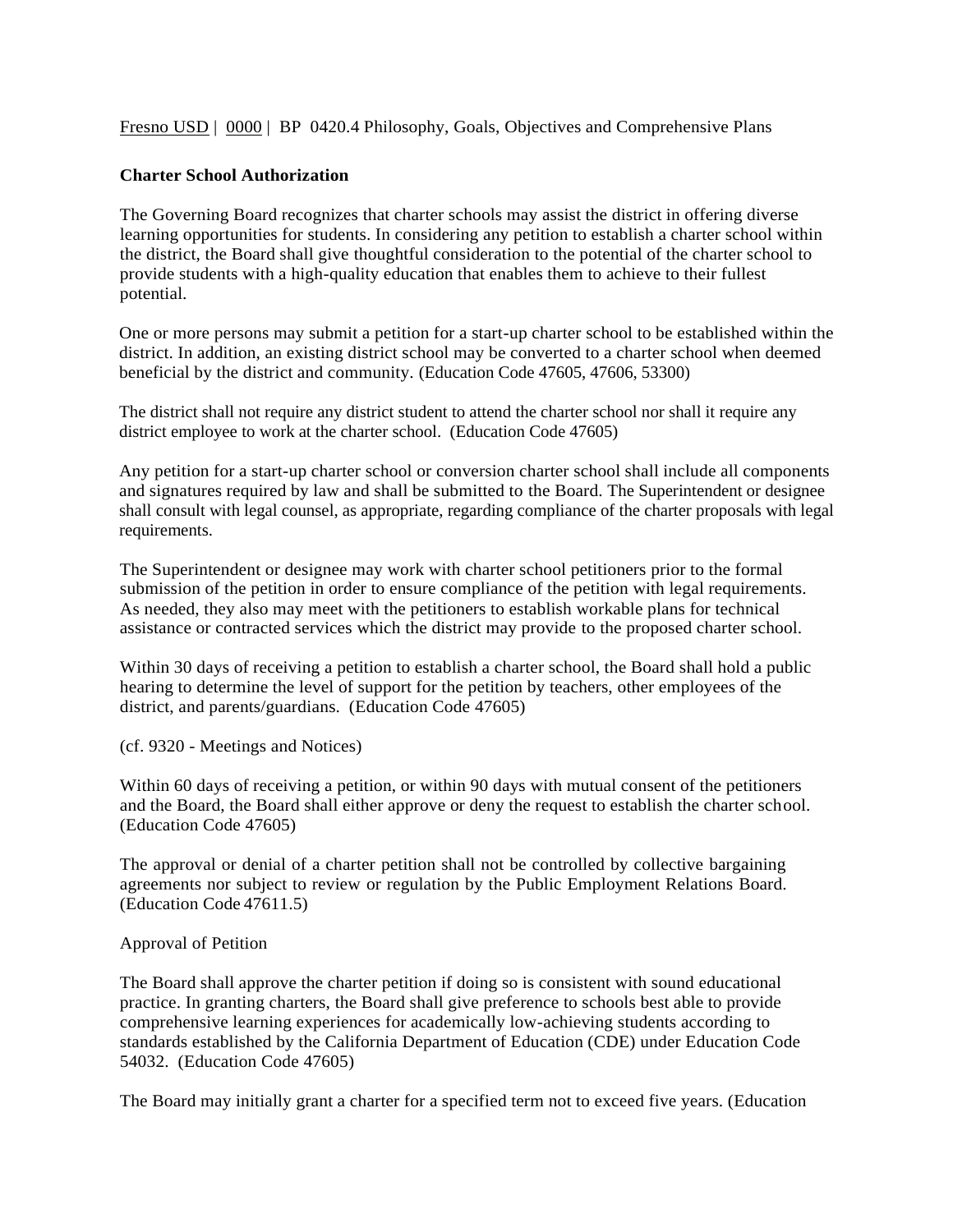Code 47607)

(cf. 0420.42 - Charter School Renewal) (cf. 0420.43 - Charter School Revocation)

The Board shall ensure that any approved charter contains adequate processes and measures for holding the school accountable for fulfilling the terms of its charter. These shall include, but not be limited to, fiscal accountability systems, multiple measures for evaluating the educational program, including student outcomes aligned with state priorities as described in Education Code 52060, and regular reports to the Board.

(cf. 0420.41 - Charter School Oversight)

The Board may approve one or more memoranda of understanding to clarify the financial and operational agreements between the district and the charter school. Any such memorandum of understanding may be annually reviewed by the Board and charter school governing body and amended as necessary.

It shall be the responsibility of the petitioners to provide written notice of the Board's approval and a copy of the charter to the County Superintendent of Schools, the CDE, and the State Board of Education (SBE). (Education Code 47605)

Denial of Petition

The Board shall deny any petition to authorize the conversion of a private school to a charter school. The Board shall also deny any petition for a charter that proposes to serve students in a grade level that is not served by the district, unless the petition proposes to serve students in all the grade levels served by the district. (Education Code 47602, 47605)

Any other charter petition shall be denied only if the Board makes written factual findings specific to the petition that one or more of the following conditions exist: (Education Code 47605)

1. The charter school presents an unsound educational program for the students to be enrolled in the charter school.

2. The petitioners are demonstrably unlikely to successfully implement the program set forth in the petition.

3. The petition does not contain the number of signatures required.

4. The petition does not contain an affirmation of each of the conditions described in Education Code 47605(d).

5. The petition does not contain reasonably comprehensive descriptions of the charter provisions in Education Code 47605(b).

6. The petition does not contain a declaration as to whether or not the charter school shall be deemed the exclusive public school employer of the school's employees for purposes of collective bargaining pursuant to Government Code 3540-3549.3.

The Board shall not deny a petition based on the actual or potential costs of serving students with disabilities, nor shall it deny a petition solely because the charter school might enroll students with disabilities who reside outside the special education local plan area in which the district participates. (Education Code 47605.7, 47647)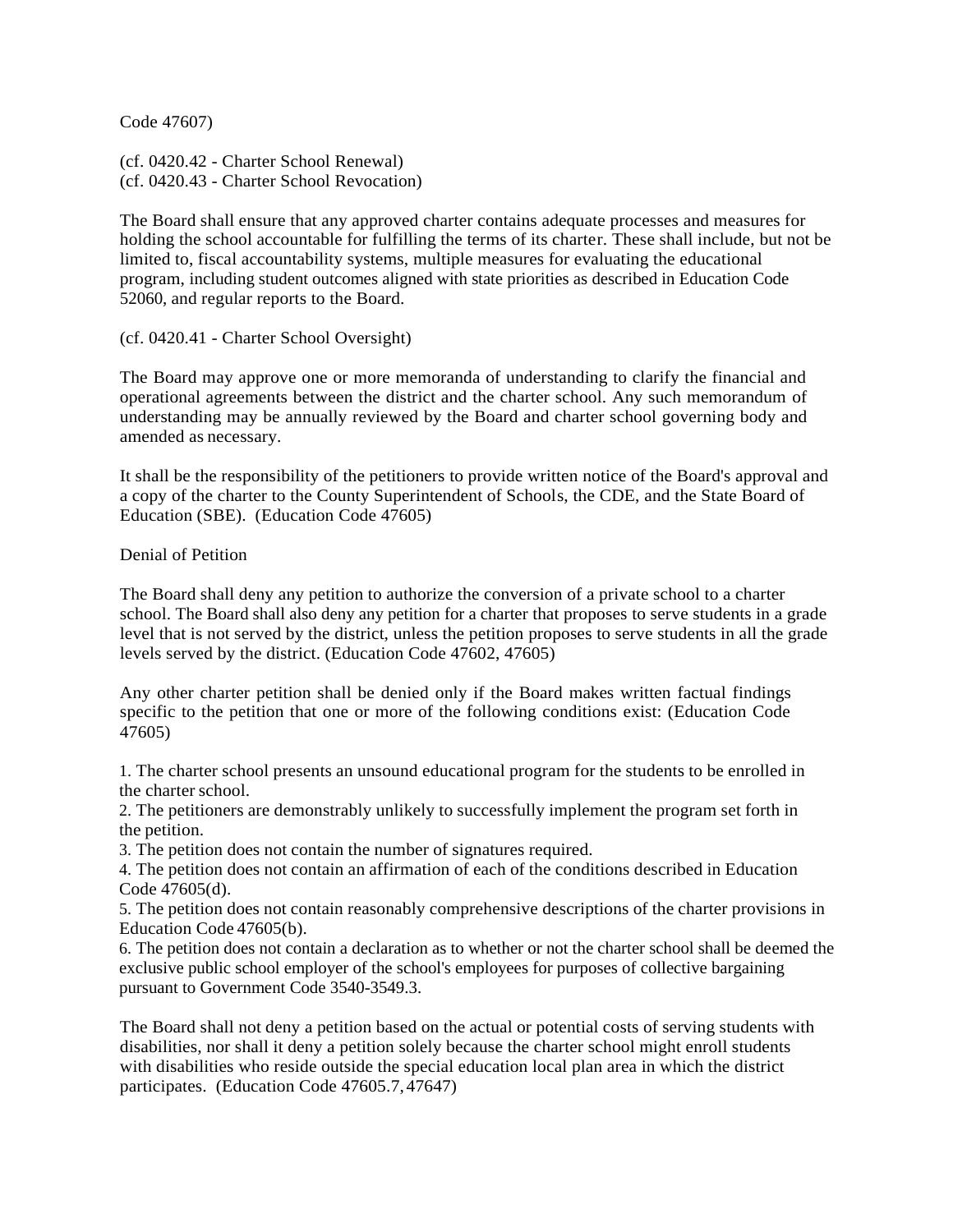(cf. 0430 - Comprehensive Local Plan for Special Education)

If the Board denies a petition, the petitioners may choose to submit the petition to the County Board of Education and, if then denied by the County Board, to the SBE. (Education Code 47605)

*Fresno Unified School District does not harass, intimidate, or discriminate on the basis of race, color, ethnicity, national origin, ancestry, age, creed, religion, political affiliation, gender, gender identity or expression or genetic information, mental or physical disability, sex, sexual orientation, parental or marital status, military veteran status, or any other basis protected by law or regulation, in its educational program(s) or employment.*

Legal Reference: EDUCATION CODE 200 Equal rights and opportunities in state educational institution 220 Nondiscrimination 17078.52-17078.66 Charter schools facility funding; state bond proceeds 17280-17317 Field Act 17365-17374 Field Act, fitness for occupancy 33126 School Accountability Report Card 41365 Charter school revolving loan fund 42238.51-42238.532 Funding for charter districts 44237 Criminal record summary 44830.1 Certificated employees, conviction of a violent or serious felony 45122.1 Classified employees, conviction of a violent or serious felony 46201 Instructional minutes 47600-47616.7 Charter Schools Act of 1992 47640-47647 Special education funding for charter schools 47650-47652 Funding of charter schools 49011 Student fees 51745-51749.36 Independent study 52052 Numerically significant student subgroup, definition 53300-53303 Parent Empowerment Act 52060-52077 Local control and accountability plan 56026 Special education 56145-56146 Special education services in charter schools

CORPORATIONS CODE 5110-6910 Nonprofit public benefit corporations

GOVERNMENT CODE 3540-3549.3 Educational Employment Relations Act

CODE OF REGULATIONS, TITLE 5 11700.1-11705 Independent study 11960-11968.5.5 Charter schools

CODE OF REGULATIONS, TITLE 24 Part 2 California Building Standards Code

UNITED STATES CODE, TITLE 20 7223-7225 Charter schools

COURT DECISIONS Ridgecrest Charter School v. Sierra Sands Unified School District, (2005) 130 Cal.App.4th 986